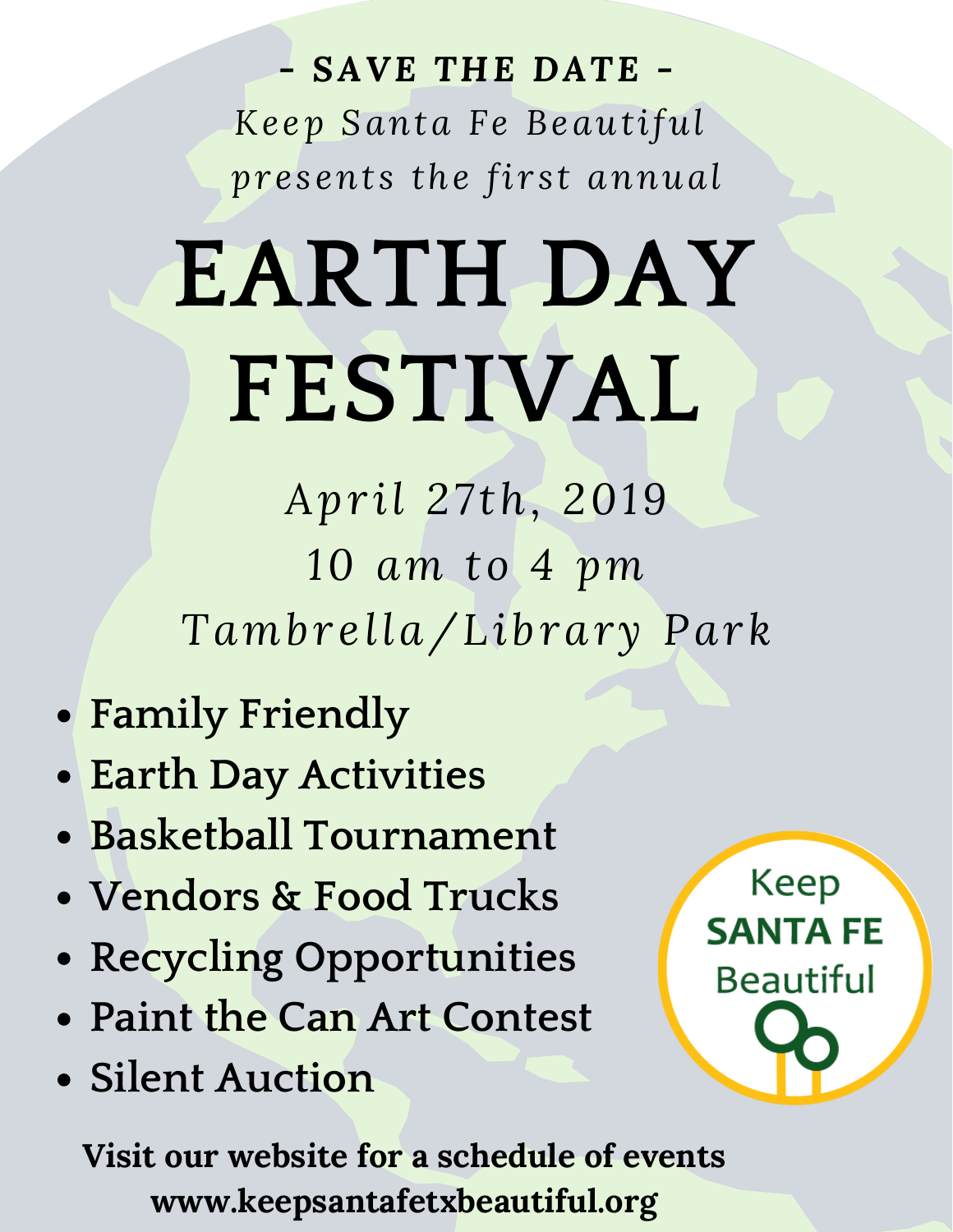## **EARTH DAY FESTIVAL**

*Apr il 27 th, 2019 10 am to 4 pm Tambr e lla/Library Park*

## **Sponsorship Information**

Please consider sponsoring the Keep Santa Fe Beautiful Earth Day Festival.

This event is a fundraiser for Keep Santa Fe Beautiful's Therapeutic Garden project, to aid in the continued need for healing in Santa Fe.

As a sponsor you will be be offered space to set-up a booth at our event which may have media coverage and would further promote awareness for your company and brand.

Please find the sponsorship levels on the other side.

**For more information please contact, Mandy Jordan at mjordan@keepsantafetxbeautiful.org or at (409) 440-3435**

**Keep SANTA FE Beautiful**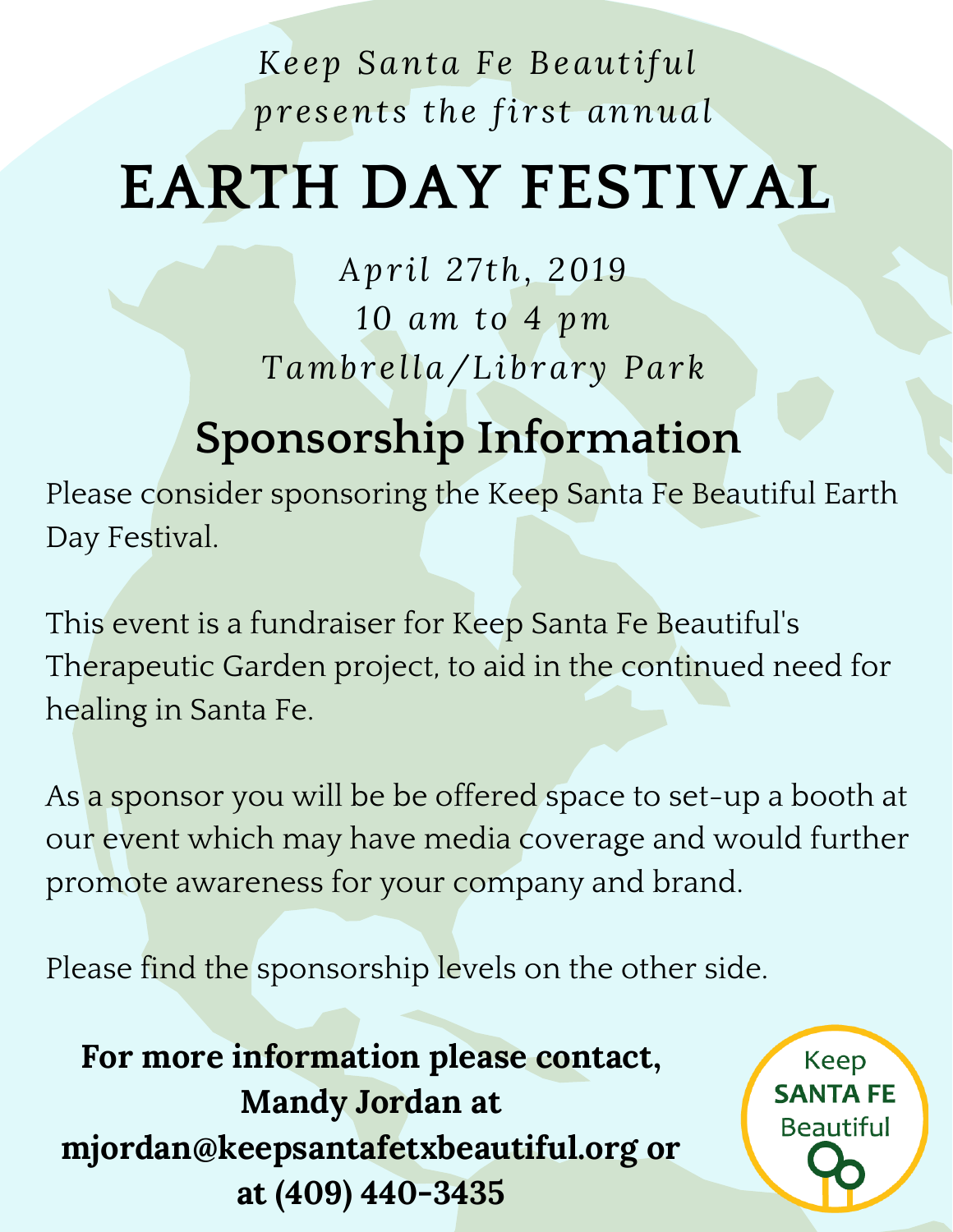## **Sponsorship Information**

#### **Community Conservation Sponsor - \$150**

- FREE Vendor space for your company/organization
- Company logo on banner near basketball courts

#### **Innovative Impact Sponsor - \$250**

- Same as Community Conservation Sponsor
- Company logo shared on Keep Santa Fe Beautiful's social media

#### **Garden Guardian Sponsor - \$500 (only five available)**

- Same as Innovative Impact Sponsor
- Company logo shared on Keep Santa Fe Beautiful's website
- Thanked verbally at Awards Ceremony

#### **Mother of all Earth Sponsor - \$1,500 (ONLY ONE AVAILABLE)**

- Same as Garden Guardian Sponsor
- Logo on all event materials
- Thanked in all press releases for the event

|  | Paid online with cc: |
|--|----------------------|

**To Pay by Check:** Mail this form along with payment to Keep Santa Fe Beautiful - PO Box 669, Santa Fe, TX 77510 **To Pay by Credit Card:** Please submit online at SFTXbeautiful.org

Vendor information is provided on our website at www.SFTXbeautiful.org Please email mjordan@keepsantafetxbeautiful.org your logo file by **Monday, April 15** or it will not be on the banner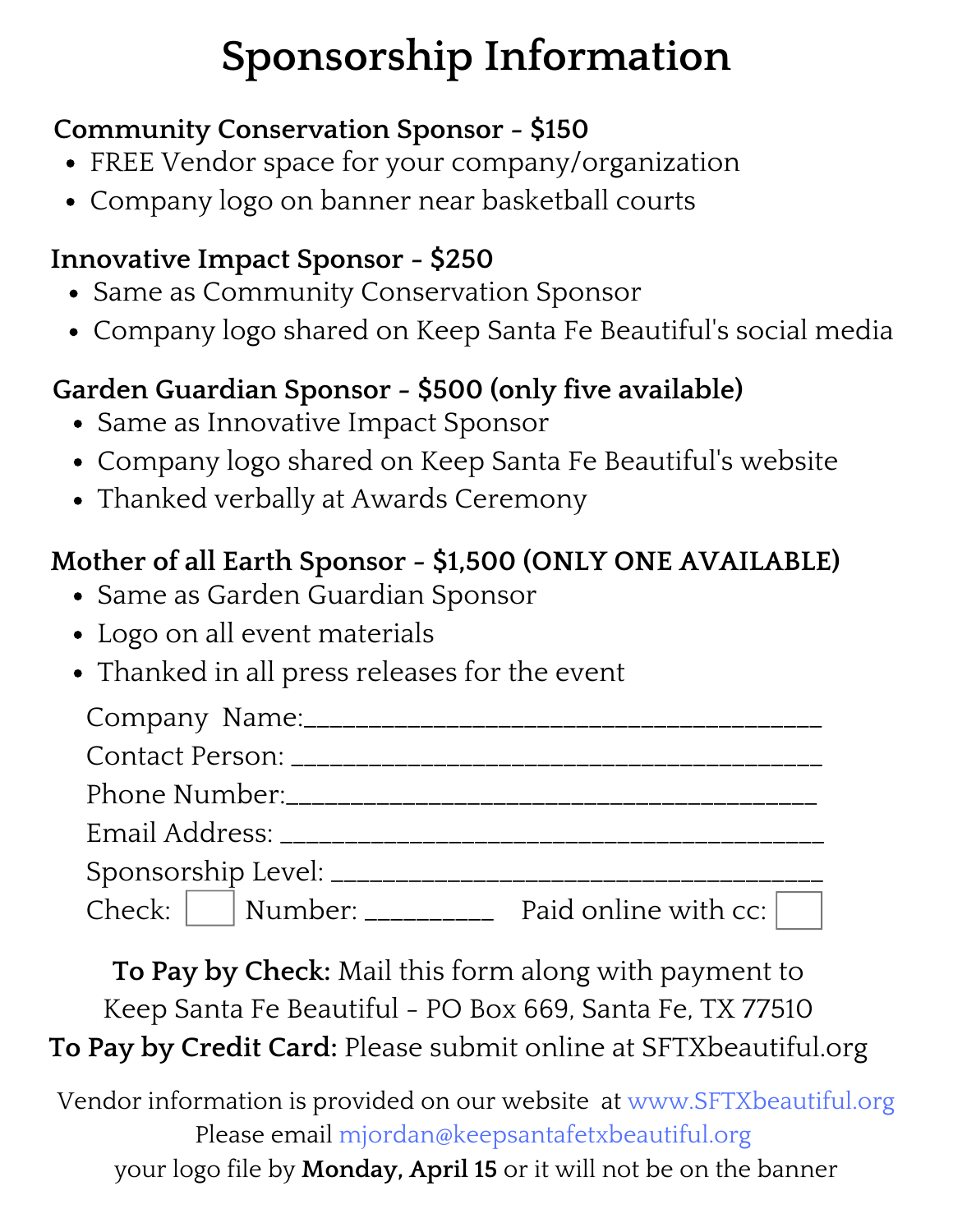## **EARTH DAY FESTIVAL**

*Apr il 27 th, 2019 10 am to 4 pm Tambr e lla/Library Park*

## **Vendor Registration Information**

Open to all who meet the guidelines below:

\*Your booth MUST have an activity for the festival goers (if you are unsure what activities would be suitable, please contact Mandy Jordan - contact info below.) \*NO WEAPONS, NO ALCOHOL - MATERIALS MUST BE PG \*Booths are not permitted to sell food & beverage items at the event. However, you are welcome to giveaway free samples.

To register, please see back side for more information.

**For more information please contact, Mandy Jordan at mjordan@keepsantafetxbeautiful.org or at (409) 440-3435**

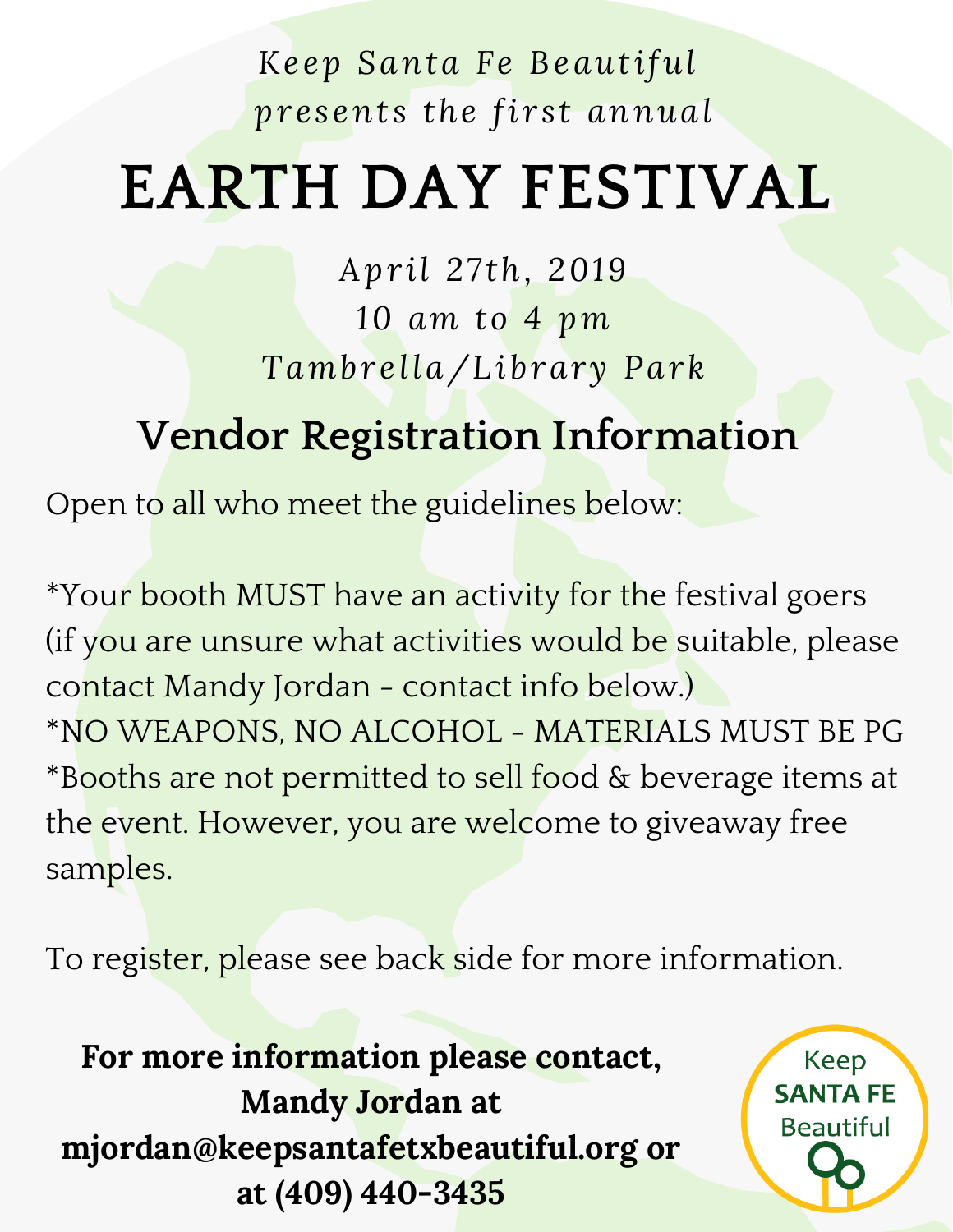## **Vendor Registration**

If you are selling a product, promoting your business, or a political candidate an 8 x 8 space with one table and without electricity cost \$50.

If you are a 501c3, civic or school group, the fee for an 8 x 8 space with one table and without electricity will be waived as long as you register by the deadline.

**Early registration ends at 5 pm on Monday, April 15, 2019. If you would need to register after this date the fee will be \$75 and you may contact Mandy Jordan to acquire your space.**

| Please describe the items or services your booth will be |  |  |  |  |
|----------------------------------------------------------|--|--|--|--|
|                                                          |  |  |  |  |
|                                                          |  |  |  |  |

Please describe the activity your booth will have:

\_\_\_\_\_\_\_\_\_\_\_\_\_\_\_\_\_\_\_\_\_\_\_\_\_\_\_\_\_\_\_\_\_\_\_\_\_\_\_\_\_\_\_\_\_\_\_\_\_\_\_\_\_\_\_\_

\_\_\_\_\_\_\_\_\_\_\_\_\_\_\_\_\_\_\_\_\_\_\_\_\_\_\_\_\_\_\_\_\_\_\_\_\_\_\_\_\_\_\_\_\_\_\_\_\_\_\_\_\_\_\_\_

\_\_\_\_\_\_\_\_\_\_\_\_\_\_\_\_\_\_\_\_\_\_\_\_\_\_\_\_\_\_\_\_\_\_\_\_\_\_\_\_\_\_\_\_\_\_\_\_\_\_\_\_\_\_\_\_

\_\_\_\_\_\_\_\_\_\_\_\_\_\_\_\_\_\_\_\_\_\_\_\_\_\_\_\_\_\_\_\_\_\_\_\_\_\_\_\_\_\_\_\_\_\_\_\_\_\_\_\_\_\_\_\_

**To Pay by Check:** Mail this form along with payment to Keep Santa Fe Beautiful - PO Box 669, Santa Fe, TX 77510 **To Pay by Credit Card:** Please submit online at SFTXbeautiful.org

**Additional information will be provided on our website at www.SFTXbeautiful.org and emailed to vendors (including set-up and take-down times) no later than April 20, 2019**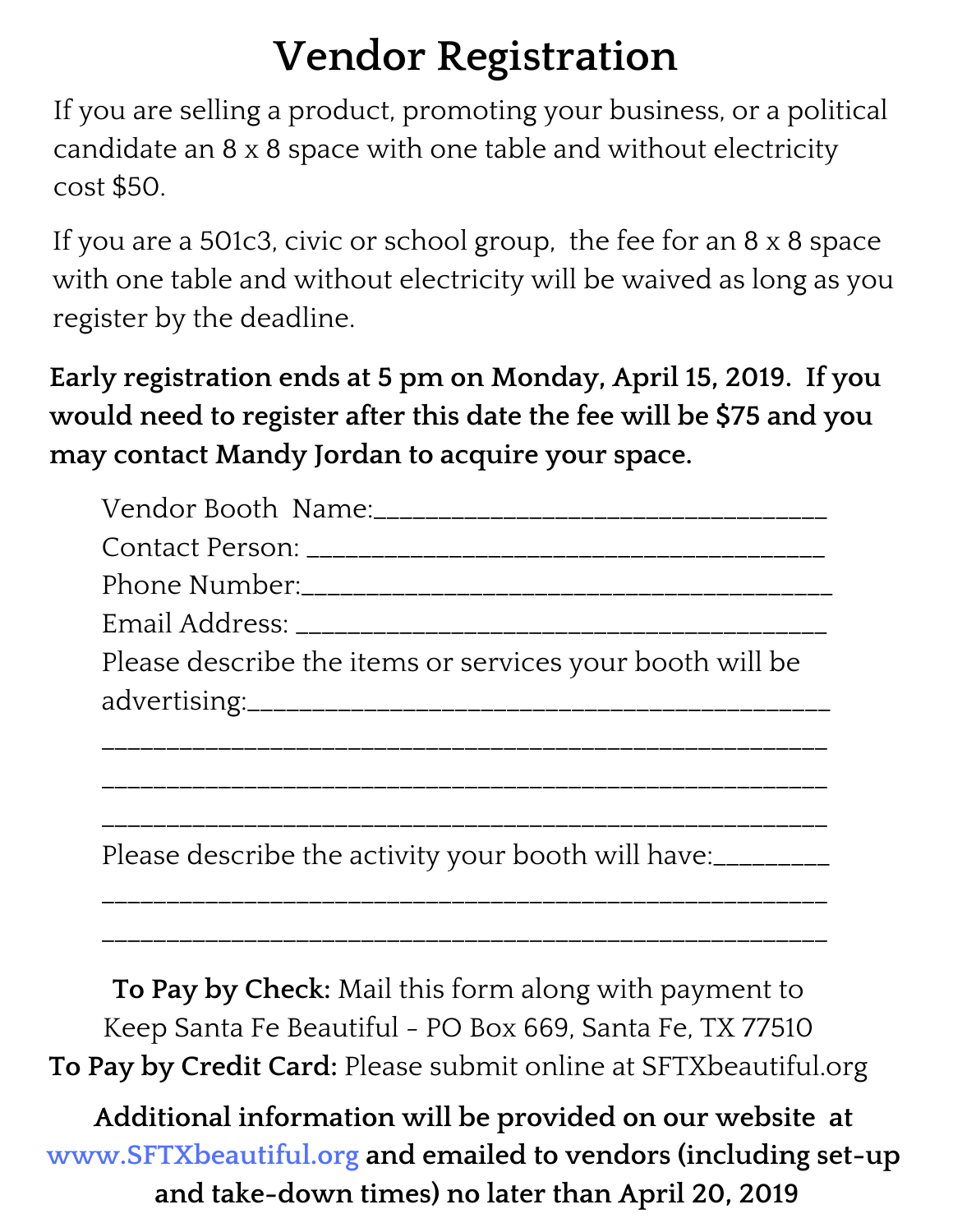

## **3'S FOR TREES 3-ON-3 BASKETBALL TOURNAMENT**

*Apr il 27 th, 2019 10 am to 4 pm at the Ke ep Santa Fe Beautiful Ear th Day Fe s tival Tambr e lla/Library Park*

**Registration Deadline: Monday, April 22, 2019 Cost: \$15 per team** - Refundable upon arrival \*Non-refundable for no shows and late registrations **Age Requirement: 12 and up Co-ed** (note: there are no age brackets, all ages will compete against one another and multiple ages can be on one team.) **Teams: Must have 3 players** registered.

**REGISTER at www.SFTXBeautiful.org**

**For more information please contact, Mandy Jordan at mjordan@keepsantafetxbeautiful.org or at (409) 440-3435**

**Keep SANTA FE Beautiful**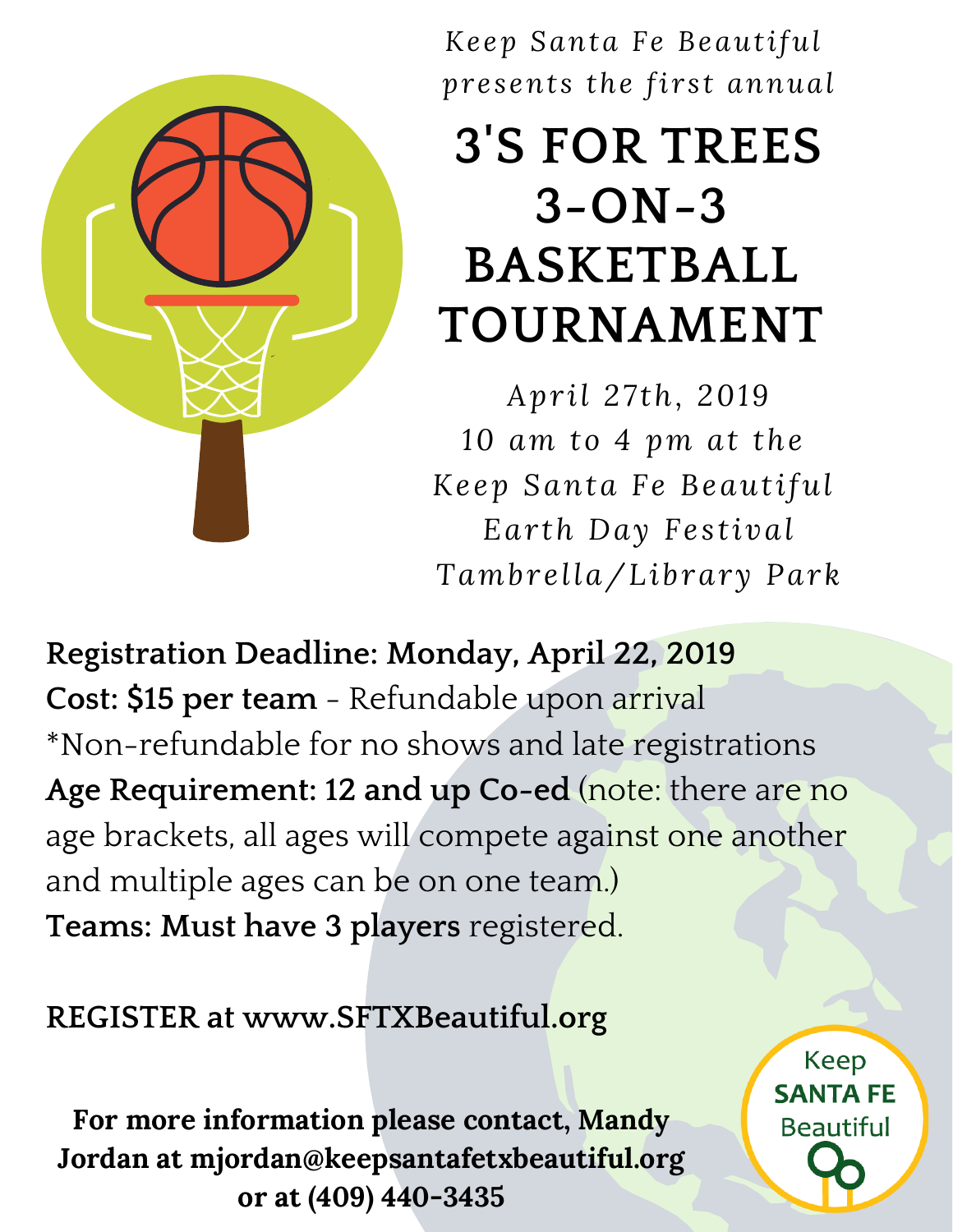

## **COLOR THE CAN ART CONTEST**

*Apr il 27 th, 2019 10 am to 4 pm at the Ke ep Santa Fe Beautiful Ear th Day Fe s tival Tambr e lla/Library Park*

Help us color the trash cans and beautify our city.

Register at www.SFTXbeautiful.org by Friday, April 5th, 2019 Cans must be picked up by 5 pm on Friday, April 5th, 2019

No cost to participate - No age or skill requirement

Contest will be divided as follows: Elementary, Middle School, High School, Multi-Group, and Professional

Additional details can be found on our website: www.SFTXBeautifulorg

**For more information please contact, Mandy Jordan at mjordan@keepsantafetxbeautiful.org or at (409) 440-3435**

**Keep SANTA FE Beautiful**